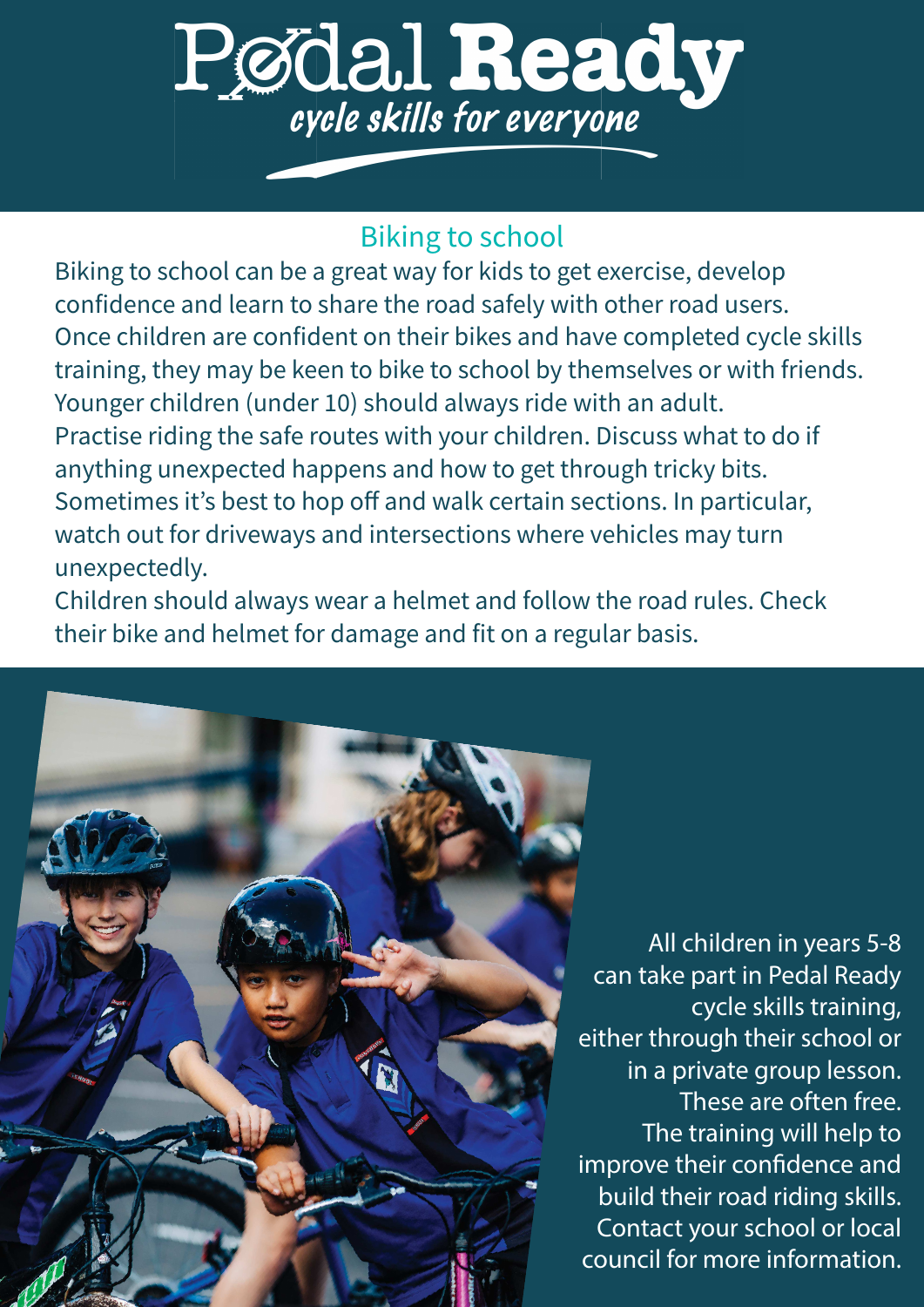## Before you ride - always do your safety checks!

## Helmet Check

 Check your Shell, Styrofoam, and Straps for signs of wear or damage. Check your helmet has the right standards approved Safety Sticker\*. Use the 2-4-1 method to fit your helmet correctly:

2 fingers between your helmet and eyebrows.

4 fingers in V's along the straps either side of your ears.

1 (or maybe 2) fingers between your buckle and your chin.

## Clothes Check

 Check you have no loose clothing or shoelaces that can get caught in moving parts.

 Bright colours make you stand out during the day. Lights and reflective gear is best at night. Wear the right clothing for the weather and shoes that cover your toes.

## Legal Requirements for Bicycles

 A. A red rear reflector (visible from 200m).B. Good brakes on both wheels.

- If you are cycling at night or in poor visibility, your bike must have:
- C. One or more steady or flashing rear-facing red lights visible from 200m.
- D. One or two white headlights visible from 200m. Only one may flash.
- E. Pedal reflectors on front and back of each pedal or wear reflective material.



#### 'ABCD Quick' Bike CheckBefore you ride, check your bike is safe.

A is for Air – in the tyres. Also check the tyre spins freely without wobbling. Check older tyres still have enough tread.

B is for Brakes – check each brake is working by rolling the bike forward and squeezing them one at a time. Always use Both Brakes when stopping.

C is for Controls – chain, cranks and handlebars. Check the chain moves freely and the cranks don't move from side to side.



Check the handlebars are tight. 'Park' the front wheel between your legs, then turn the handlebars firmly. The handlebars should only move with the wheel.

D is for Drop – drop your bike gently from a height of about 10cm. Listen for unusual rattles or creaks. Remove or tighten parts where required.

Q is for quick releases – check the levers are all done up correctly and tight. Quick release levers may be found on the wheels and seat post. They should curve in around the post or towards the centre of the wheel and may read 'closed'.

#### **Bike fit**

Make sure the bike fits you. When seated, the ball of at least one foot should touch the ground. When riding, legs should be almost straight when pedal is at the bottom of the stroke. Check that the seat post is not raised above the 'Min Insert' marking (the least amount it must be inserted). Exceeding this can cause damage to the bike frame and injury to you.

#### \* Sample of standards approved safety stickers: